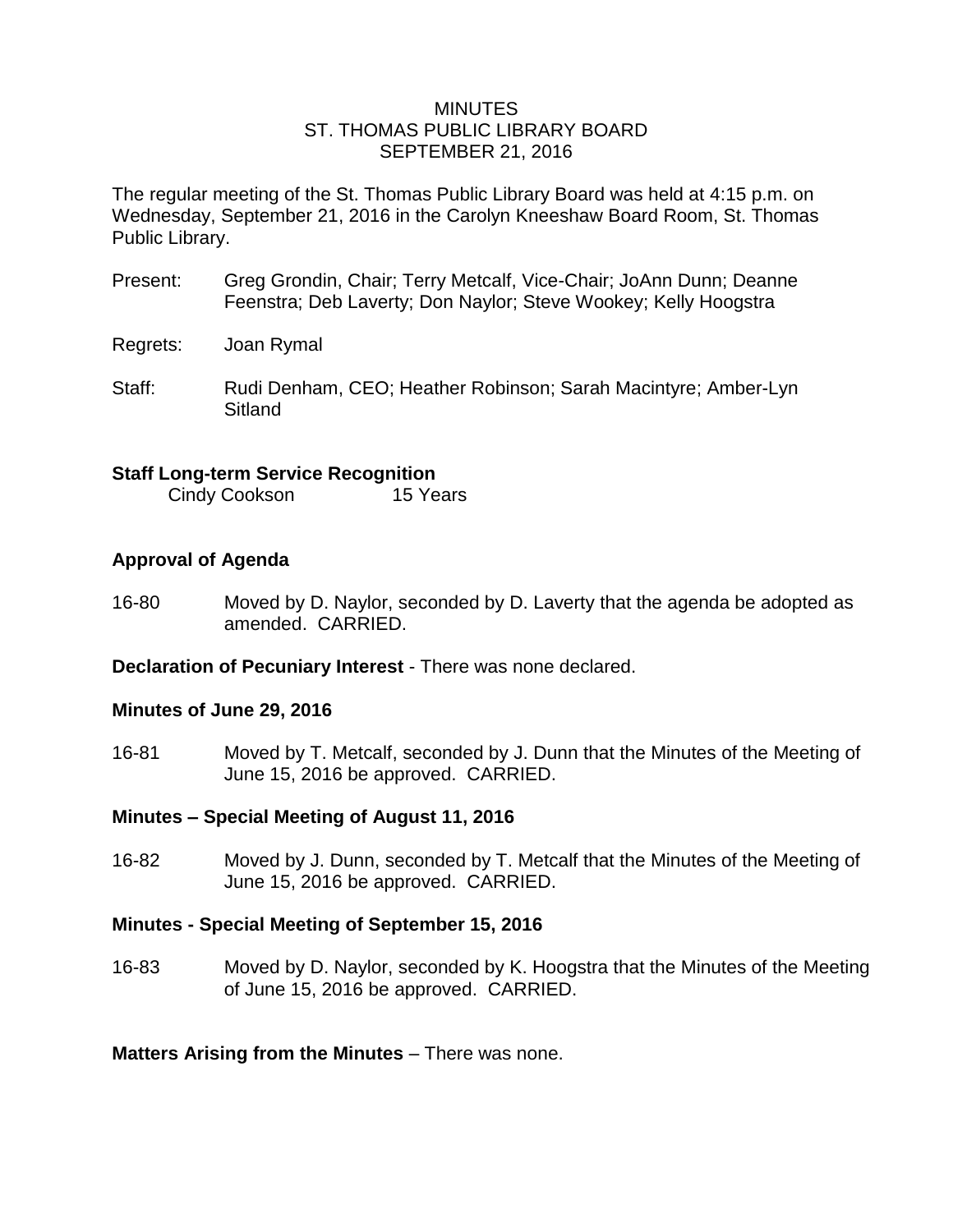# **Reports - Staff**

CEO's Report - Received for information.

It was noted that the "Between Friends" book is being published as a Friends Fundraiser and will be available for purchase October 1<sup>st</sup>. It includes over 50 entries, submitted by over 30 participants.

Strategic Plan Report 2017-2020 – Received for information. A committee will work on the "Tag line".

16-84 Moved by T. Metcalf, seconded by D. Feenstra that the Strategic Plan Principles be accepted as presented. CARRIED.

Library Activities

Public Services Librarian Report - Received for information. The new quarterly "STaPLe" was presented and handed out.

Systems and Public Services Librarian Report – Received for information. STEAM had their "Soft Launch" on September 15 with about 70 people in attendance. The full launch is still to be confirmed with a possible date of October 13, 2016.

The Book Kiosk launched September 21, 2016 with patrons already using it today. It will hold 300 books consisting of 20 titles. Photos were distributed.

Edge Benchmark Assessment – Received for information

Friends Liaison Report - September 2016 - Received for information.

Friends Book Sales Report – August 2016 - Received for information.

# **Reports - Standing Committees**

Finance

- 16-85 Revenue and Expenditures Statement Moved by T. Metcalf, seconded by J. Dunn that the St. Thomas Public Library Board approve the Revenue and Expenditure Statement January to August 31, 2016. CARRIED. 16-86 Trust Fund Statement May 31, 2016
- Moved by T. Metcalf, seconded by S. Wookey that the St. Thomas Public Library Board approve the May 31, 2016 Trust Fund Statement CARRIED.
- 16-87 Appointment of Auditors Moved by T. Metcalf, seconded by D. Laverty that the St. Thomas Public Library Board approve Graham Scott Enns LLP as the auditors for 2016 CARRIED.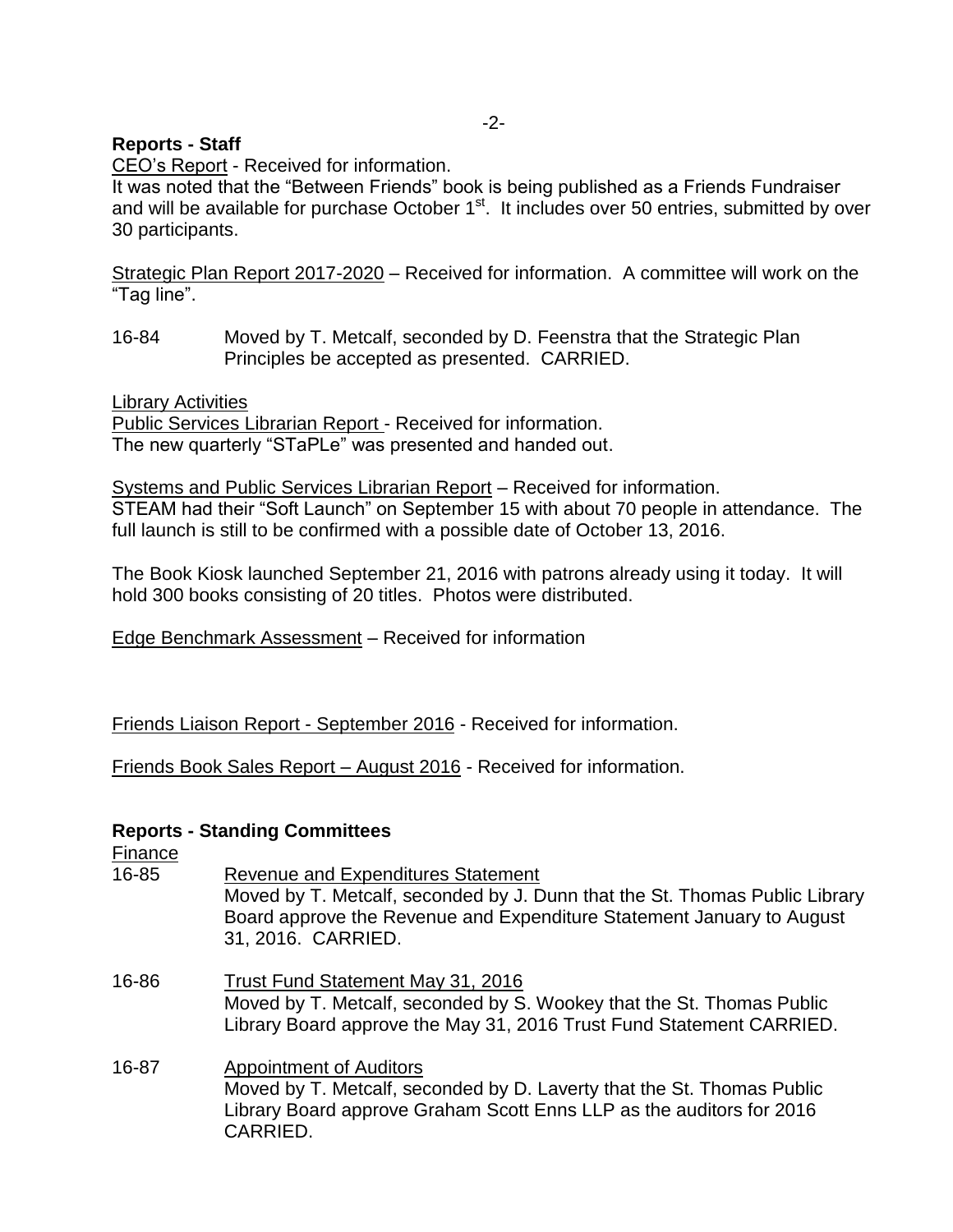Southern Ontario Library Service – There was none

Personnel – It was noted that J. Rymal has graciously taken over as chair from D. Naylor

Fundraising and Public Relations – There was none

Federation of Ontario Public Libraries – There was none

#### **Correspondence**

Rudi Denham, Letter of Resignation – It was noted by the Board that the Library was "a very different place 10 years ago". The board thanked Rudi for her exceptional work.

Dinner at the Roadhouse, in honor of Rudi's retirement, will follow the October 19<sup>th</sup> meeting.

A reception is being planned in honor of Rudi's Retirement on October 27<sup>th</sup>.

# **Policies**

| 16-88 | Respect in the Workplace<br>Moved by D. Naylor, seconded by K. Hoogstra that the St. Thomas Public<br>Library Board approve the revised Respect in the Workplace Policy.<br>CARRIED.                                                |
|-------|-------------------------------------------------------------------------------------------------------------------------------------------------------------------------------------------------------------------------------------|
| 16-89 | <b>Creator's Community</b><br>Moved by T. Metcalf, seconded by S. Wookey that the St. Thomas Public<br>Library Board approve the revised Creator's Community Policy. CARRIED.                                                       |
| 16-90 | <b>Job Description: Acquisition Services Coordinator</b><br>Moved by S. Wookey, seconded by D. Naylor that the St. Thomas Public<br>Library Board approve the revised Acquisition Services Coordinator job<br>description. CARRIED. |
| 16-91 | <b>Job Description: Acquisition Services Assistant</b><br>Moved by D. Naylor, seconded by D. Feenstra that the St. Thomas Public<br>Library Board approve the revised Acquisition Services Assistant job<br>description. CARRIED.   |

#### **Health and Safety**

Health and Safety Quarterly Board Report - Received for information The water damage to the lower entrance and windows are still an issue but they are expected to be included in the major maintenance repairs for next year.